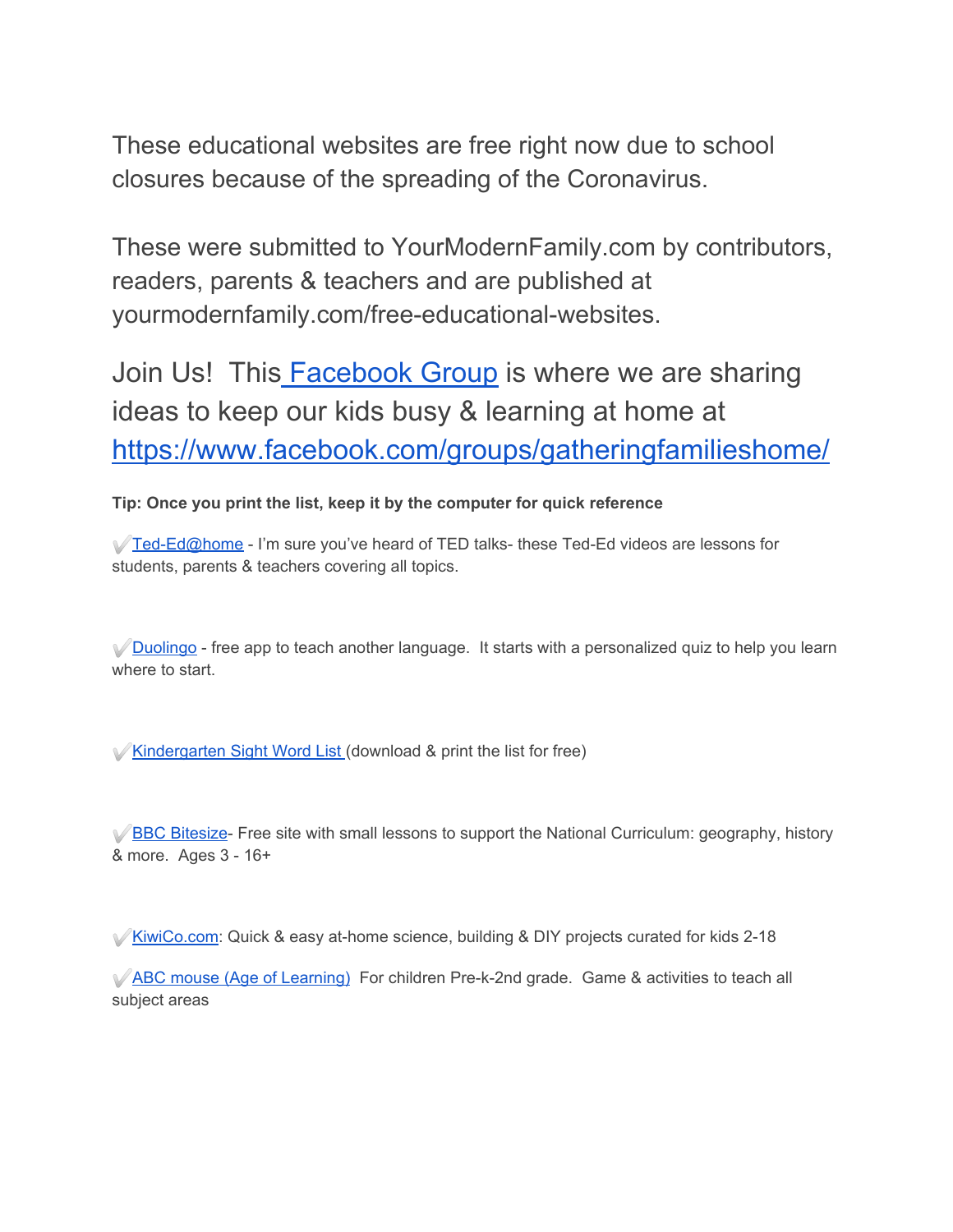✅[Literacy Trust's Family Zone](https://literacytrust.org.uk/family-zone/) - Engaging activities for reading, writing & language development. Includes audiobooks & activity sheets.

 $\mathcal V$ [Khan Academy](https://www.khanacademy.org/signup) – Our kids use this for math & it's so helpful! See their suggestions & website resource[s](https://www.khanacademy.org/about/blog/post/611770255064350720/remote-learning-with-khan-academy-during-school) [here.](https://www.khanacademy.org/about/blog/post/611770255064350720/remote-learning-with-khan-academy-during-school)

✅[Raz Kids](https://accounts.learninga-z.com/accountsweb/marketing/trial.do?campaign=rkCOVID19Trial&_ga=2.30676479.1759829876.1584333199-1593599984.1584333199) – Free for 90 Days (books, comprehension & more)

 $\sqrt{\frac{B}{2}}$ [Beanstalk](http://beanstalk.co/) – Free (fun) video & interactive lessons, experiments & more (cooking, reading, math, health, etc…)

✅[Basho and Friends](https://bashoandfriends.teachable.com/p/teacher-toolkit-spanish/) – Free Spanish Lessons for 3 months

✅[MathScore.com](http://www.mathscore.com/) Free home use account for online math practice and assessment.

 $\sqrt{\frac{1}{100}}$  [Xtra Math](https://xtramath.org/) – Math games for kids!

*√* **[Prodigy:](https://www.prodigygame.com/)** Prodigy is an engaging, curriculum-aligned math platform for students and teachers from 1st – 8th grade.

✅[Belouga](https://belouga.org/) online learning platform where students & teachers learn about the world, with the world

✅ [Achieve 3000](https://remotesupport.achieve3000.com/at-home-digital/) - read great articles and stories and then complete activities that will help you build your skills

✅[BedTime Math](http://bedtimemath.org/) Engaging, research-proven math activities for kids

✅[Dreambox–](https://www.dreambox.com/at-home) Award-winning K-8 online math program that looks at how a student is solving problems to adjust accordingly and build a unique learning path for them. 90 days free if you sign up by April 30.

 $\mathcal V$  [Mystery Science](https://mysteryscience.com/school-closure-planning) – Digital video mini-lessons for science subjects K-5.

 $\sqrt{\frac{1}{2}}$  [Scholastic](https://classroommagazines.scholastic.com/support/learnathome.html) They are providing the equivalent of three hours of learning opportunities per day, including projects based on articles and stories, virtual field trips, reading and geography challenges, etc.. Scholastic learn at home is awesome!

 $\sqrt{\frac{\text{Pebble Go}}{\text{Co}}}$  – Safe, interactive online research resources on topics selected by their teachers for students K-3.

✅[Virtual Field Trips](http://www.virtualfieldtrips.org/) – let kids K-8 travel anywhere with virtual field trips. Email info@virtualfieldtrips.net for 60 days free.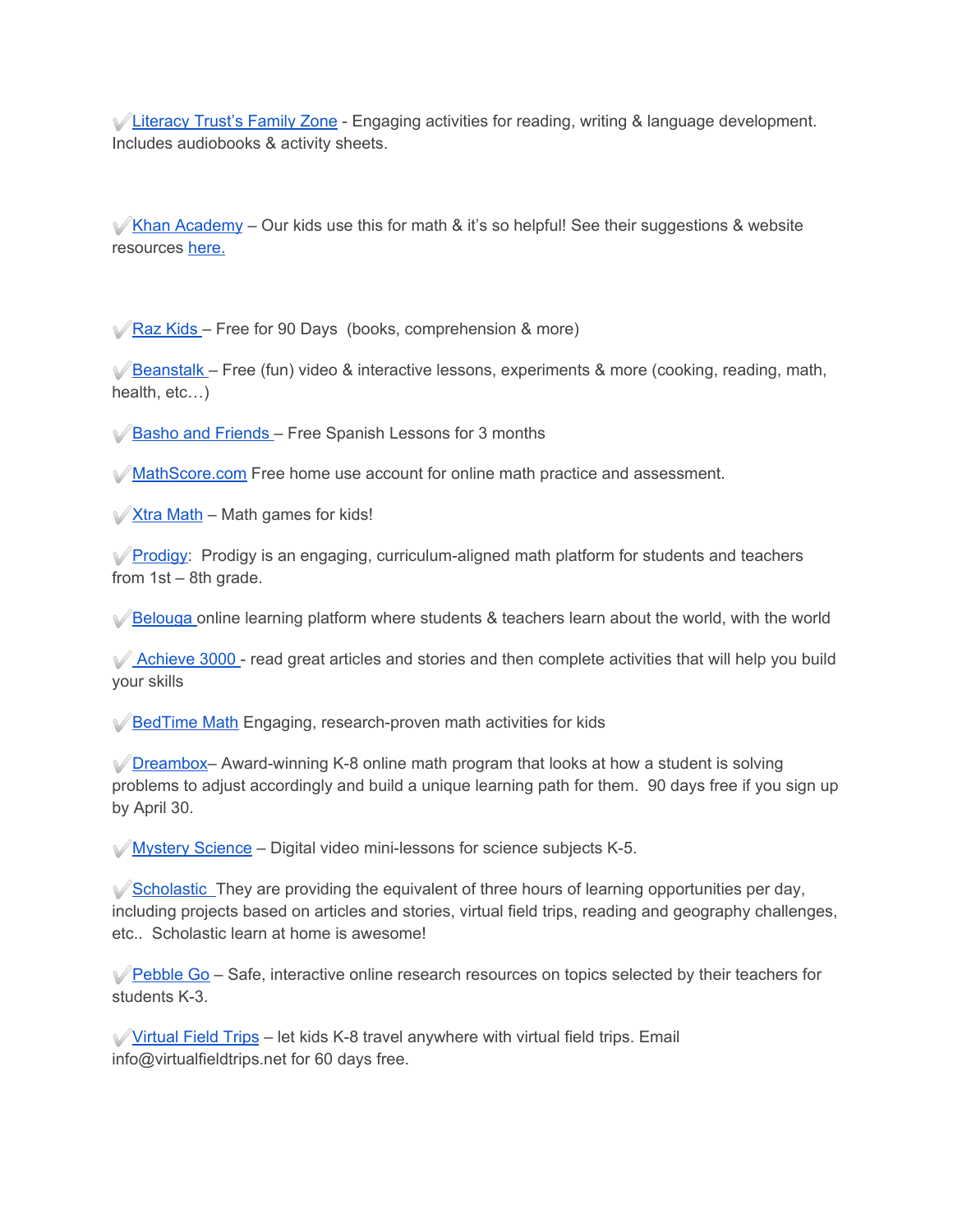$\sqrt{2}$ earn – Kids learn the same math concepts twice: once with their teacher & once independently in self-paced digital lessons.

✅[Arcademic](https://www.arcademics.com/) free multiplayer educational games, math games, language arts games, and more!

✅[Time Management Course](https://brainbot.ai/tryit/) Time Management mini-course from Bigger Brains

✅[Discovery Education–](https://www.discoveryeducation.com/coronavirus-response/) free access to Discovery Education (digital textbooks & more) for the remainder of the school year

✅[BrainPop.com](https://educators.brainpop.com/2020/02/19/free-brainpop-access-for-schools-affected-by-the-corona-virus/) Animated Educational Site: Science, Social Studies, English, Math, Arts & Music, Health, & Technology.

✅[Busy Kids Piano](https://busykidsdopiano.com/membership/) – Free month of piano lessons with coupon code *PIANOATHOME*

 $\sqrt{\frac{1}{100}}$  [Circle Time Fun](https://circletimefun.com/) – Follow along through preschool lessons for kids 0-6 years – free with code *homefun1*

✅[Colosky's Math Academy](https://coloskys-math-academy.thinkific.com/collections?category=pre-recorded&fbclid=IwAR1dCdu60l4pEt7S8JGdxHGMooJjaFq6-MrQqI1meEar5mkvIPGUyPj2ixI) – free 3-week Math course for each grade

✅[Cool Math Games](https://www.coolmathgames.com/) – Math Games for kids

✅[Country Reports](https://www.countryreports.org/) – Learn about every country (culture, food, location & more)

✅[Kahoot](https://kahoot.com/blog/2020/02/27/kahoot-free-access-schools-higher-education-coronavirus/)! A game-based learning platform: Easy to create, share & play learning games or trivia quizzes in minutes.

 $\sqrt{\ }$ [Times Tables Rockstars](https://ttrockstars.com/home) – Free multiplication help for 60 days with daily times tables practice

✅[Numbots](https://numbots.com/covid19support/) – Addition & Subtraction practice

✅[Starfall.com/h/](https://starfall.com/h/) - Learning letters & reading skills

 $\sqrt{\frac{3}{5}}$  [Seterra](https://online.seterra.com/en/p/corona-support) is the ultimate map quiz site (countries, states, capitals & more!)

✅[Pronto:](https://pronto.io/coronavirus/) connects people via chat and video, so they can learn faster, work smarter, and communicate seamlessly

 $\mathcal V$  [BookCreator App](https://bookcreator.com/2020/03/support-for-schools-affected-by-coronavirus/) An easy digital book-making tool with limitless options (k-12)

 $\sqrt{T}$ yping Club: A typing course online to teach letter location on the keyboard & which fingers to use to type.

✅[Twig Education](https://www.twigsciencetools.com/) – Free Science videos & Lessons for K-5

 $\sqrt{T}$  [Tynker](https://mailchi.mp/tynker/in-support-of-schools-facing-health-related-closure) Everything needed to learn computer programming the fun way. Ages 5+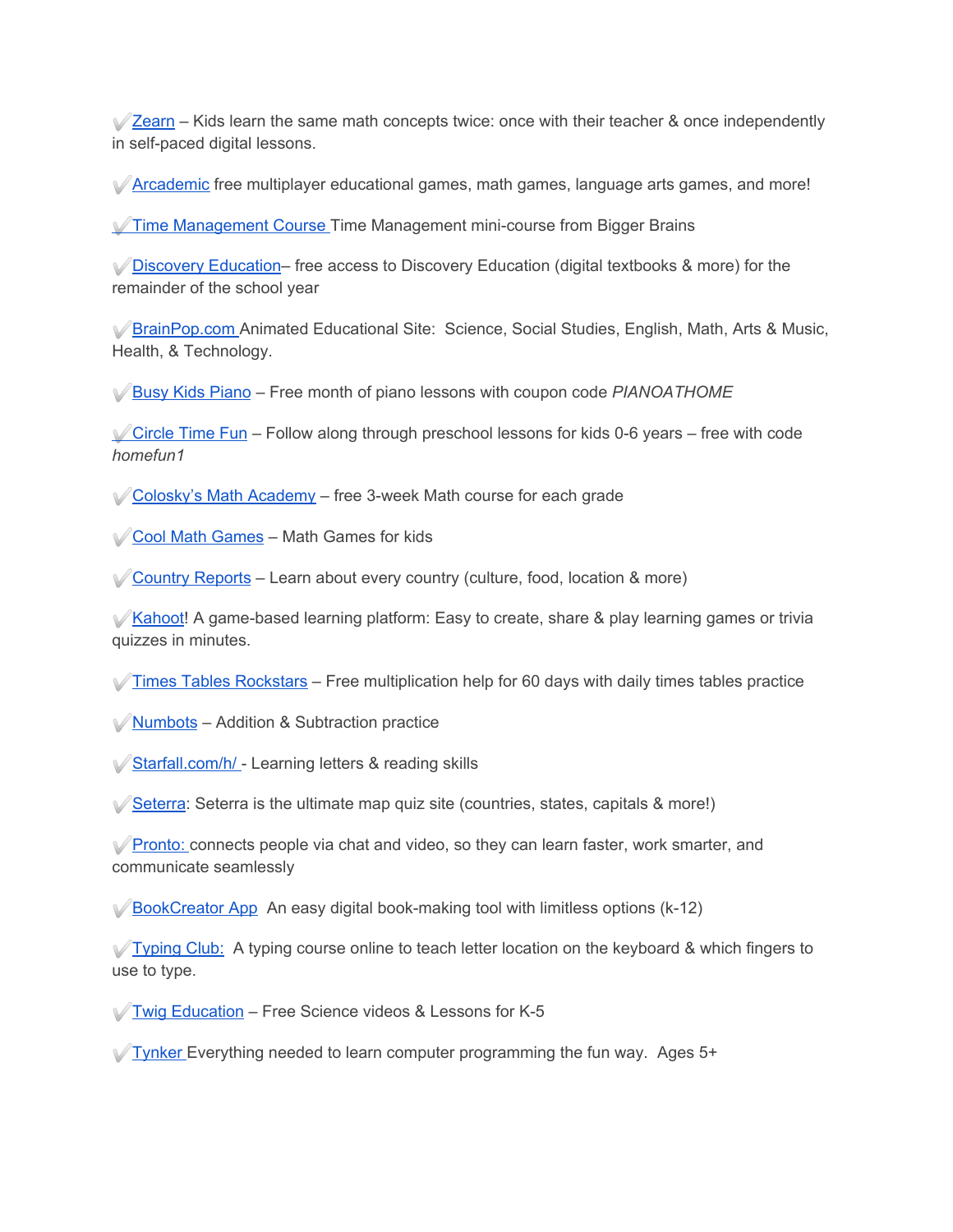✅[Buncee](https://blog.buncee.com/supporting-remote-student-learning/) Build media-rich lessons, reports, newsletters, presentations and so much more

 $\sqrt{\frac{Pear \text{Deck}}{P}$  (free semester!) Lets students interact with teacher presentations from any device. (Google Slides, PDFs…)

✅[Kamian](https://blog.kamiapp.com/remote-learning-with-kami-during-school-shutdowns/) online document annotation and markup tool to highlight, underline, and strikethrough text.

 $\sqrt{\overline{\text{Reading E}ggs - \text{Free}}$  for 30 days (Helps kids learn to read in 4 weeks)

✅[Parlay Ideas](https://parlayideas.com/school-closure-support/) Students read prompt & then submit a response to the discussion area. Peers join in on the discussion.

**⊘[Elementari](https://docs.google.com/forms/d/e/1FAIpQLSdJ1LAywQdwvNKN_SpsypVA48XOaoCTQoGhuaP7e12fgwPnWA/viewform)–** Learn coding beginning w/ simple picture books, then code the stories to play music, sounds, & animations

✅[EdPuzzle–](https://support.edpuzzle.com/hc/en-us/articles/360039805612-Help-for-schools-affected-by-Covid-19) Video Platform that collects data as students watch and interact with the video

✅[Wakelet](https://wakelet.com/wake/3af73ea4-a652-4e38-934d-765aefe0f35b)– Teachers can save articles, videos, images, Tweets and more in one place to share with students.

✅[Twinkl](https://www.twinkl.com/blog/how-to-utilise-twinkl-during-the-coronavirus-shutdown-a-guide-for-schools) lesson plans, schemes of work, assessment, interactive activities, games, resource packs, PowerPoints, etc.

 $\sqrt{q}$  [Hapara](https://hapara.com/from-home/) Enables teachers to organize their students and their assignments, track their activity and progress and dynamically personalize instruction across different metrics.

✅[MangaHigh](https://www.mangahigh.com/en-gb/blog/2020-03-06-free-access-schools-online-maths-coronavirus) game-based learning platform for primary and secondary school mathematics.

✅[Vooks](https://www.vooks.com/teacher-appreciation) – A streaming library of animated children's storybooks (like Netflix for books)

 $\sqrt{\frac{1}{100}}$ [Listenwise](http://blog.listenwise.com/2020/03/listenwise-support-for-schools-affected-by-the-coronavirus/) Collection of podcasts & public radio stories. Build student listening skills. (English, SS, Science, ESL)

 $\mathcal W$ [MobyMax](http://press.mobymax.com/mobymax-to-provide-all-k-8-schools-and-school-districts-closed-by-covid-19-with-free-internet-learning-software) provides K-8 teachers with content, assessments, and activities for all topics in 27 subjects

✅[ARCademics](https://www.arcademics.com/) - Interactive Math and language games

✅[Seterra Geography](https://online.seterra.com/en/p/corona-support) - Map Games for states & countries!

 $\sqrt{W}$  [We Video](https://www.wevideo.com/education) online video editor designed to make it easy to capture, create, view and share movies

✅[HeadSprout](https://accounts.learninga-z.com/accountsweb/marketing/trial.do?campaign=headsproutCOVID19Trial&_ga=2.30676479.1759829876.1584333199-1593599984.1584333199)– Free for 90 days

 $\sqrt{M}$  [Mystery Science](https://mysteryscience.com/?fbclid=IwAR0tiDhJA1fs0tvraKnXpDLa2JlJGXQhzPR4UnQRVfbOR1Ca3C5yQY5tNwQ) – my sister in law just told me about this one!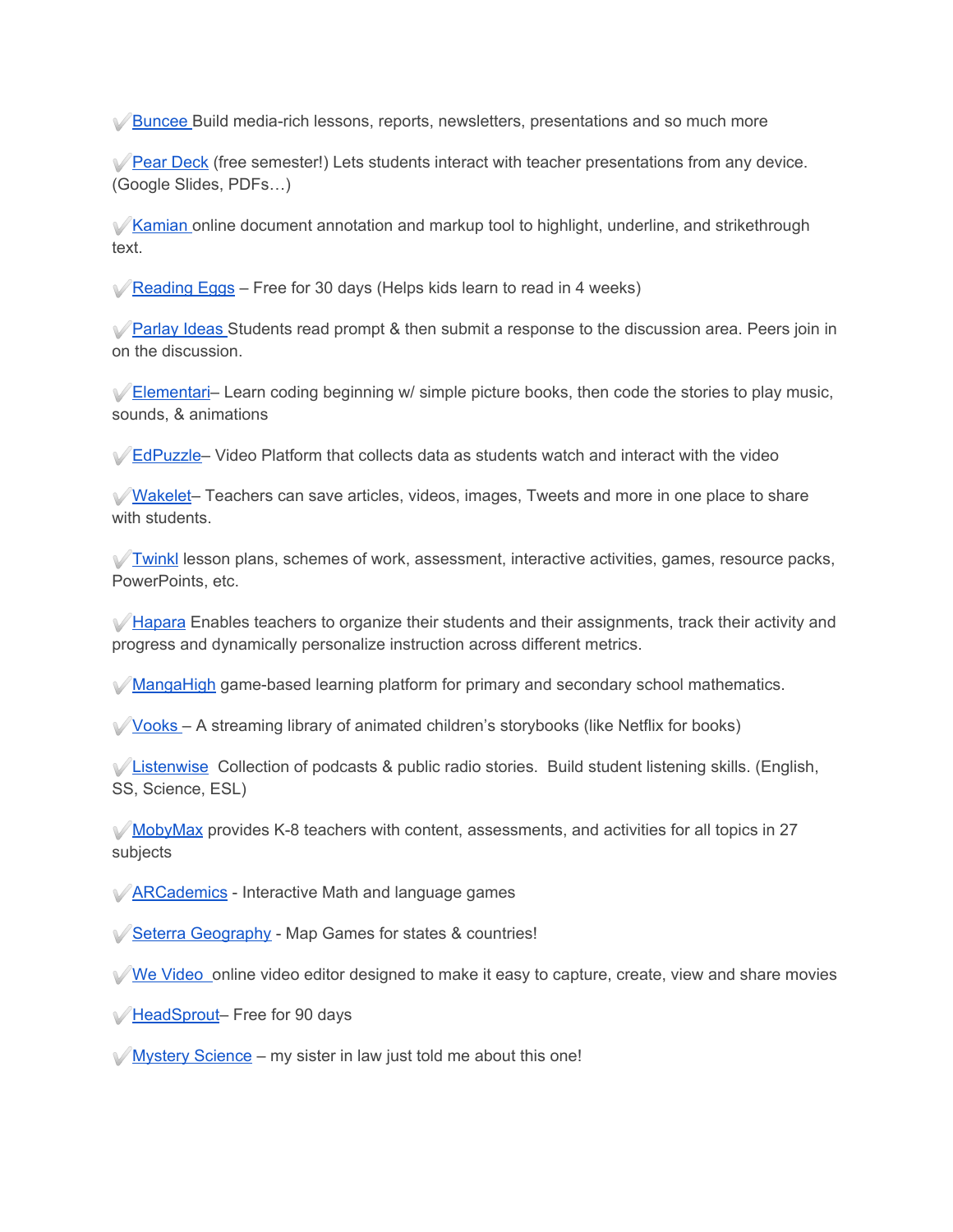✅[Wonderopolis](http://wonderopolis.org/) A fun, educational site that helps kids ask and answer interesting questions about the world.

✅[Age of Learning](https://www.ageoflearning.com/schools)

✅[HippoCampus–](https://hippocampus.org/) 7,000 free videos in 13 subject areas

 $\mathcal V$ [HOMER](https://learnwithhomer.com/) – Free Learning app for kids ages 2-8 (great coloring pages, daily schedules, learning games & more)

✅[Houghton Mifflin Harcourt: Carmen Sandiego](https://www.carmensandiego.com/resources) – Free lessons, posters, activities, etc. for subjects & growth mindset

✅[Houghton Mifflin Harcourt: Math at Work](https://www.hmhco.com/math-at-work)– Videos and Lesson Plans

✅[ICivics](https://www.icivics.org/)– educational online games & lesson plans to encourage students to become active citizens.

✅[Ideas Roadshow–](https://ideasroadshowibdp.com/) Lessons in all subjects. [\(Learn how to use their temporarily free resources with](https://register.gotowebinar.com/rt/344483995560126731) [their free webinar](https://register.gotowebinar.com/rt/344483995560126731))

✅[iCompute](https://www.icompute-uk.com/)– Teaching computer games & skills for kids ages 3-11 (look for the red "COVID-19" button).

- ✅[IDEA–](https://idea.org.uk/) Free online classes on coding, social media & online skills
- $\sqrt{\text{IDE Corp.}}$  $\sqrt{\text{IDE Corp.}}$  $\sqrt{\text{IDE Corp.}}$  activities, worksheets & lessons for all subjects
- $\sqrt{\ln\text{Thinking}} \text{Help}$  students to prepare effectively for exams.
- $\sqrt{\ln q}$ -ITS Free virtual labs (must sign in by April 1, 2020)
- $\sqrt{\ln \text{Scribe}}$  College Q&A with experts: free access through spring term
- ✅[InScribe Continuity Planning and Support Community](https://inscribe.education/main/inscribe/6754110229456694/home) A teachers community forum
- $\sqrt{\frac{1}{2}}$  [i-Ready–](https://www.curriculumassociates.com/supporting-students-away-from-school) free printable K-8 Math and Reading packets for students
- ✅[i-Ready Practice Packs](https://www.curriculumassociates.com/supporting-students-away-from-school?utm_source=VanityURL_CAI-562381a&utm_medium=WordofMouth_Multi-use&utm_content=iready_ATHOME&utm_campaign=vanity) At-home packs are free for K-8 Math & Reading
- $\sqrt{\frac{|\mathsf{XL}|}{|\mathsf{XL}|}}$  Free k-12 subscription for 90 days plus a webinar to learn how to homeschool your children.
- ✅[Inventing Heron](https://inventingheron.com/) curriculum about career discovery
- ✅[Writing Legends](https://www.writinglegends.com/) lesson plans & help for writers Grades 3-8
- ✅[Izzit.org–](https://www.izzit.org/) entertaining & educational videos come with tons of additional resources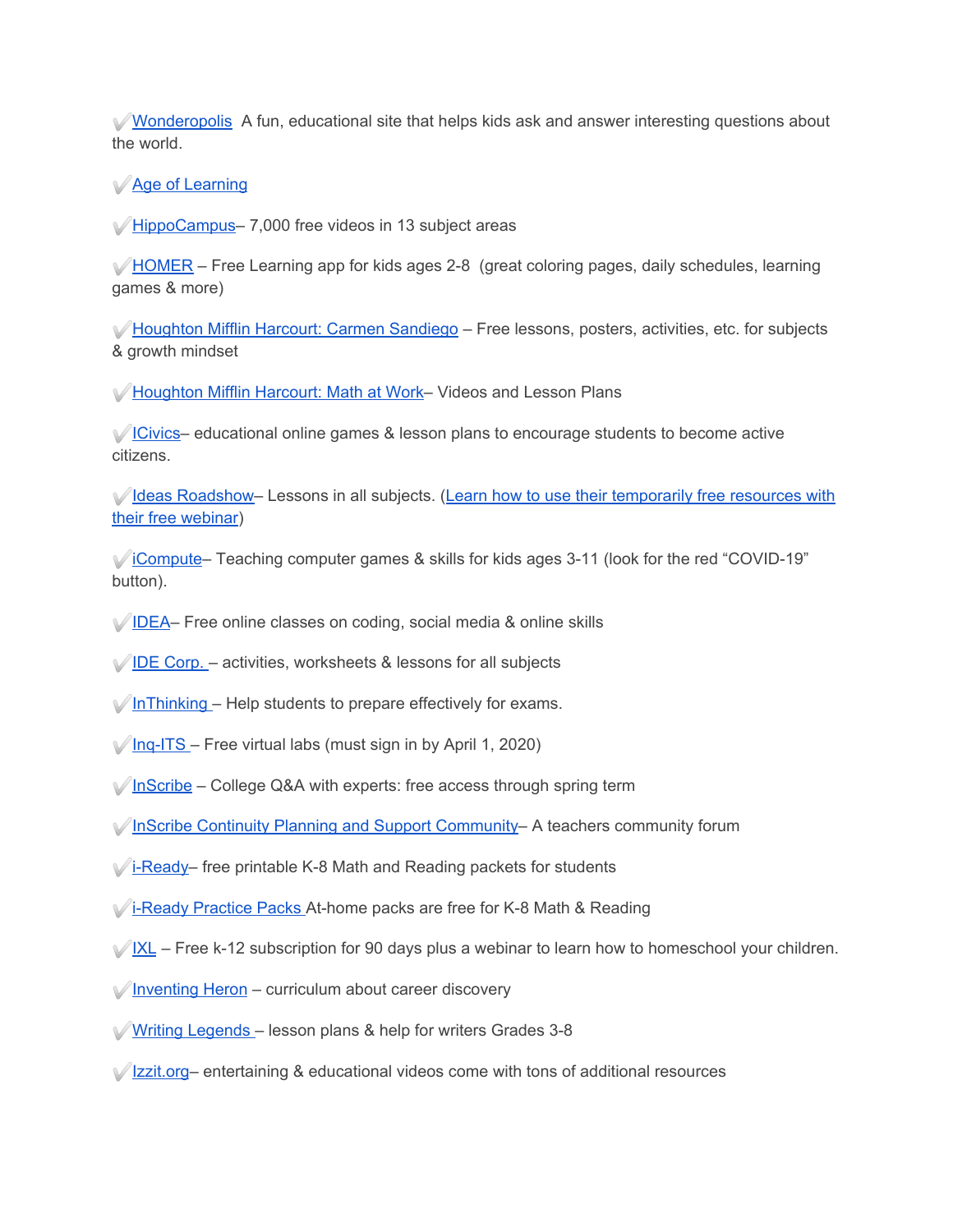✅[Jen Henson ACT Prep](https://jenhensonactprep.com/) – ACT/SAT punctuation guide and ACT practice tests (high school students)

 $\sqrt{3}$  [JoVE](https://info2.jove.com/requestaccess) – Education video content free to use in STEM teaching efforts through June 15th.

 $\sqrt{K12}$ MovieGuides – free maps & free movie reports/comparison worksheets

 $\sqrt{K}$ -5 Math Teaching Resources – printable math resources for K-5

✅[K5Technology Curriculum-](http://www.k5technologycurriculum.com/covid19/) 3 weeks of free access to 18 technology lessons and activities

✅[Kami-](https://blog.kamiapp.com/remote-learning-with-kami-during-school-shutdowns/) access to all tools & features available in Kami: Integrations w. Google Classroom, Schoology and Canvas.

✅[2Simple – Purple Mash:](https://2simple.com/blog/using-purple-mash-when-school-closed/) Spelling & grammar ideas & games, Math tools, writing templates & more.

✅The [San Diego Zoo](https://kids.sandiegozoo.org/)- Website for kids with amazing videos, activities, and games. Enjoy the tour!

✅[Yellowstone National Park Virtual Tour](https://www.nps.gov/yell/learn/photosmultimedia/virtualtours.htm)

- ✅[Access Mars](https://accessmars.withgoogle.com/) Explore the surface of Mars on the Curiosity Rover.
- **⊘ [FarmFood 360:](https://www.farmfood360.ca/) 11 Virtual Tours of farms from minks, pigs, and cows, to apples and eggs.**

✅[Switch Zoo](https://switchzoo.com/) is a place to play educational games about zoo animals

✅[PBS Kids](https://pbskids.org/) - games, videos & ideas.

[The Lourve Virtual Tour](https://l.facebook.com/l.php?u=https%3A%2F%2Fwww.louvre.fr%2Fen%2Fvisites-en-ligne%3Ffbclid%3DIwAR2xA28tpXNLcHgca6gMkmlqn2_Y369nmbp20wrXA_AaEthCQTxncWc1hWE&h=AT099NDcL7l96K6WT8Q4ET3qLFLzl8vkwDoGOT03sKz_hiqPKMePb-XFOMG0Z9i5I7ibjLZ95oPvWlwLWtsVOW78gsopY8F_oQdOG8sSJS-8mpGl5LwhqQ65Q-GHh54xLg4LoRASPMKY5ZscBNYKONbCJwLuweSHFQ) Virtual Tour to Paris, France to explore The Louvre.

 $\sqrt{ }$  The [China Guide](https://www.thechinaguide.com/destination/great-wall-of-china/) allows you to explore the Great Wall of China with this virtual tour.

✅[British Museum](https://britishmuseum.withgoogle.com/) - Virtual Tour of the London Museum filled with ancient artifacts

<del>◯</del> [Seussville](https://www.seussville.com/) Play with Dr. Seuss: Read books, play educational games & activities.

✅[Kids National Geographic](https://kids.nationalgeographic.com/) -Geography and animals

✅[MathScore](http://www.mathscore.com/) - Math practice for Pre-K through 12th grade.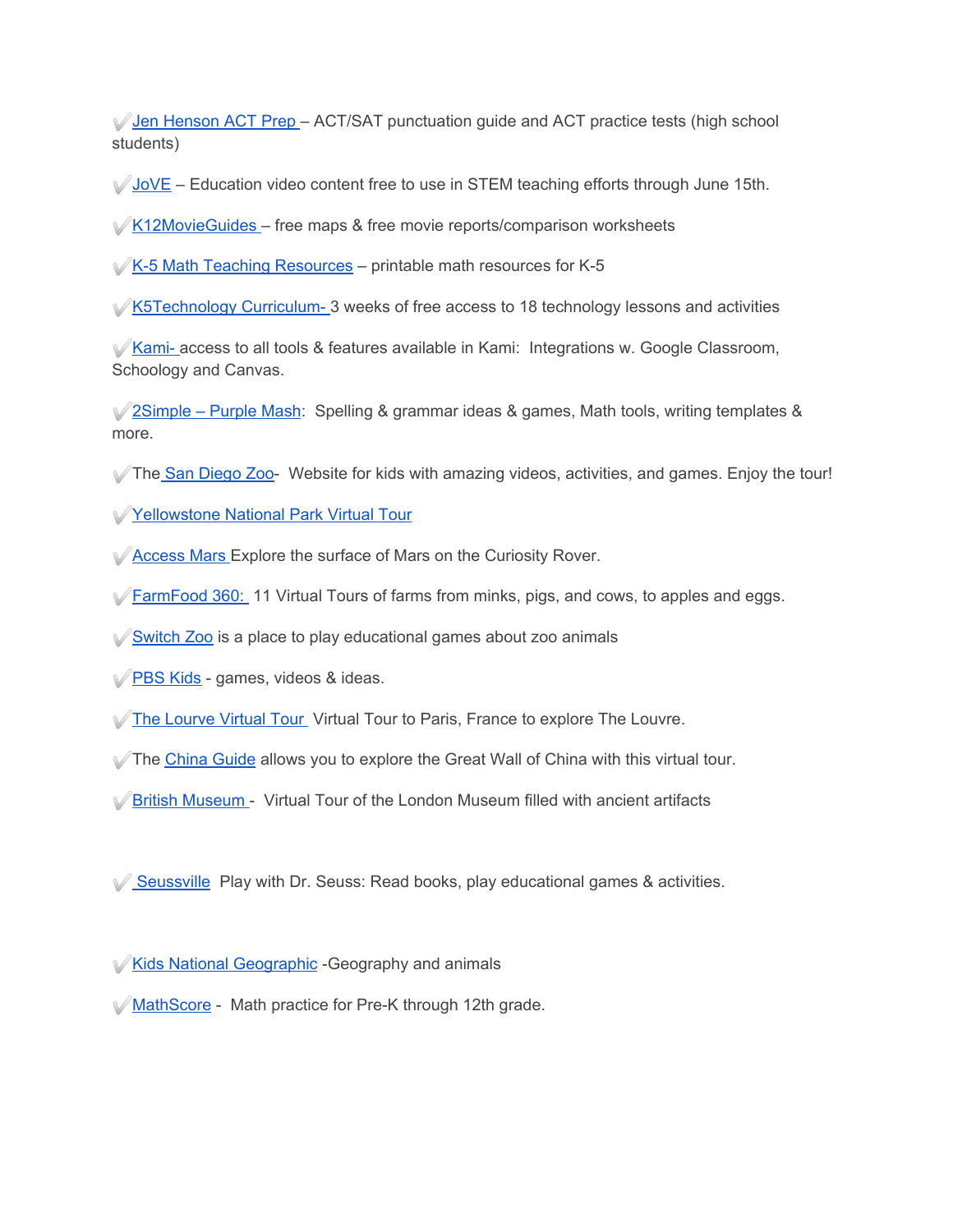✅[Story Line Online](https://www.storylineonline.net/) - Your favorite Kid's books read by famous people including actors, authors, singers & more.

- ✅[All Kids Network](https://www.allkidsnetwork.com/): Crafts, mazes, games & activities
- ✅[ACS.org](https://www.acs.org/content/acs/en/education.html) Chemistry for teachers & students (browse by age)
- ✅[ABCya](https://www.abcya.com/)  Fun educational games for kids to teach math & reading skills
- [Back Pack Science](https://www.backpacksciences.com/science-simplified) Hands-on Elementary science videos
- ✅[HighLights](https://www.highlightskids.com/) Fun games, recipes, crafts, activities

✅[ClickSchooling](https://clickschooling.com/) brings you daily recommendations by email for entertaining websites that help your kids learn.

- ✅[Reading Ecb Games](https://reading.ecb.org/) that go along with books for reading comprehension
- ✅[Big History Project](https://school.bighistoryproject.com/bhplive) Online history classes for all ages preteen through adults
- ✅[Biology Simulations](https://www.biologysimulations.com/) online
- ✅[Breakout](https://www.breakoutedu.com/funathome)  Educational games K-12
- ✅[Bunk History](https://www.bunkhistory.org/)  online archives of events in History
- ✅[Can Figure It](https://www.canfigureit.com/) Geometry Help & lessons online
- ✅[Defusion](https://www.difusion.com/campus/)  Resources for Spanish practice
- ✅[Chalk Academy](https://chalkacademy.com/) Chinese learning activities
- ✅[Music Lab](https://musiclab.chromeexperiments.com/Experiments)  Music ideas & activities for all ages
- ✅[CK-12:](https://www.ck12.org/student/) Science, Math, History, Social Studies, Photograph & Science
- ✅[Club Science Kid](http://www.clubscikidzmd.com/blog/) Daily free science or cooking experiment to do at home.
- <del></del> [Play Mada Games:](https://www.playmadagames.com/) Chemistry Games for Highschoolers online
- ◯ [Common Lit:](https://www.commonlit.org/) Stories that focus on comprehension & discussion. Grades 3-12

✅[ConJugueMos](https://conjuguemos.com/) - Learn another language: Vocabulary, grammar, listening activities and games in Spanish, French, Italian, German, Portuguese, Korean, and Latin.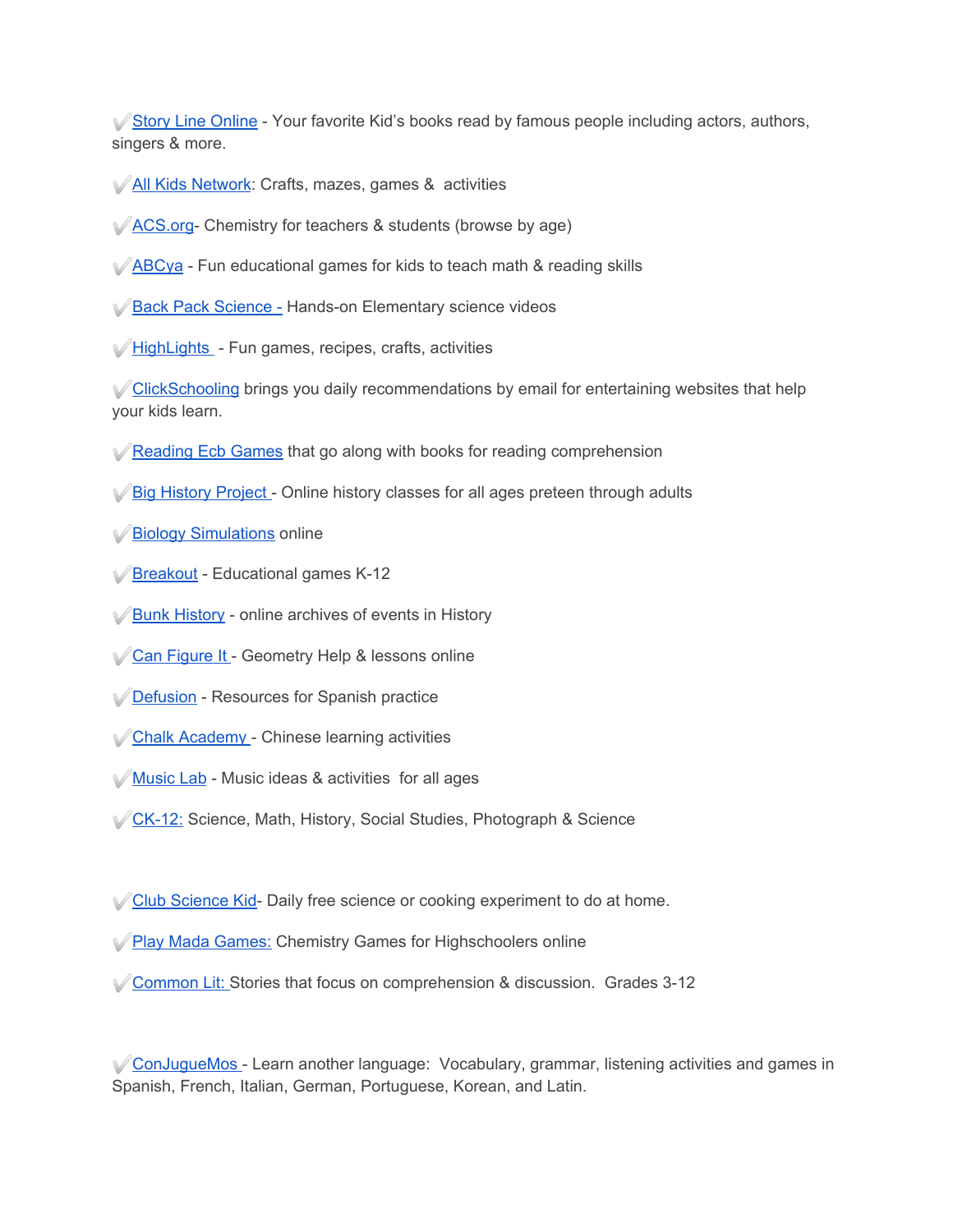✅[Curriki:](https://www.curriki.org/) ages 3-18: Digital learning content for preschool through high school

**◯ [Delta Math](https://deltamath.com/overview) A wide range of math content from middle school through AP Calculus.** 

✅[Scholastic Classroom](https://classroommagazines.scholastic.com/): Day-by-day projects to keep kids reading, thinking, and growing.

✅[Dog-on-a-Log-Book:](https://dogonalogbooks.com/printables/) Printable board games, activities and more for phonics and reading all using evidence-based methods. It can be customized to any student's needs including creating flashcards for other subjects.

✅[Dreambox:](https://www.dreambox.com/at-home) K-8 online math program that looks at how a student is solving problems to adjust accordingly and build a unique learning path for them.

✅[Squigglepark](https://www.squigglepark.com/dreamscape/): Engaging reading games for grades 2-8 that combines strategy, engagement, and imaginative reading passages to create a fun, curriculum-aligned literacy game.

✅[EveryDay Earth](https://www.everyday-earth.com/) Interactive video earth science-based curriculum supplement.

✅[Facts4Me.com](https://facts4me.com/) is offering free access for elementary-level students. Go to *Log In* & then enter the username **read** & password **read**

✅[App Fiveable](https://app.fiveable.me/) - Resources for AP students (reviews, trivia, study maps & guides)

 $\sqrt{\frac{F_{\text{H}}}{F_{\text{H}}}}$  [Fluency and Fitness](https://fluencyandfitness.com/register/school-closures/) - Getting the kids moving while reviewing math & reading skills. Over 900 videos for children ages 4-8

**√[GoNoodle®](https://www.gonoodle.com/)** engages 14 million kids every month with movement and mindfulness videos created by child development experts.

✅[Hippo Campus](https://hippocampus.org/) 7,000 free videos in 13 subject areas.

✅[Math Videos](https://www.hmhco.com/math-at-work) with lessons, real-life uses of math, famous actors

✅[Little Spark Printables:](https://www.littlesparkcompany.com/printables-library) Free printables library with activities for children 0-6

✅[Little Twisters Yoga:](https://littletwistersyoga.com/online-store/) Free at-home kids yoga lesson plans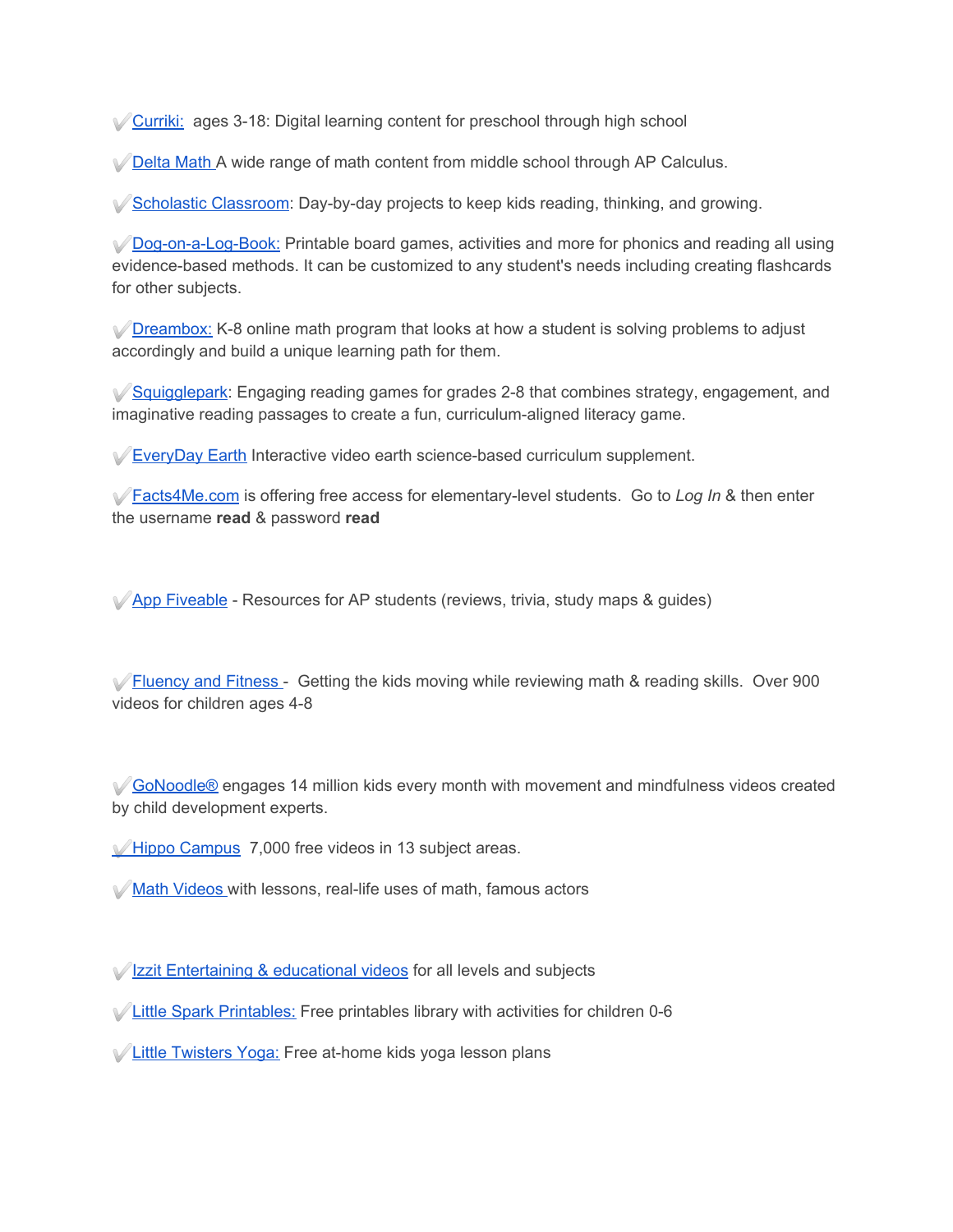✅[BrainBox](https://brainbox.games/) Magic Spell is a carefully crafted spelling adventure.

✅[Marco Learning](https://marcolearning.com/) Resources for AP students

✅[Math Celebrity:](https://www.mathcelebrity.com/online-math-tutor.php) Search math problems or terms to see the step-by-step process and answer. Grade 2- college.

✅ [Math Playground:](https://www.mathplayground.com/) K-6 Math games, logic puzzles, and educational resources

✅[The Well:](https://www.thewell.world/mindful-music/mindful-poetry-moments) Mindful Poetry and music

✅[Edgerton:](https://www.instructables.com/member/EdgertonCenter/instructables/) 3D printing projects and Coding projects, involving math and other K-12 subjects

✅[Music Theory:](https://www.musictheory.net/) Introductory and intermediate music theory lessons, exercises, ear trainers, and calculators.

 $\sqrt{NGPF}$ : Free resources, games, learning resources & plans for understanding personal finance

 $\blacktriangledown$ [Nitro Type:](https://www.nitrotype.com/) Improve your typing skills while competing in fast-paced races with up to 5 people from around the world.

✅[Nomster Chef:](https://www.nomsterchef.com/nomster-recipe-library) Illustrated recipes designed to help kids age 2-12 cook with their grown-ups. Recipes encourage culinary skills, literacy, math, and science.

✅[No Red Ink:](https://www.noredink.com/) Writing Practice & Online curriculum that builds better writers.

[Supercharged:](https://www.superchargedschool.com/) All topics/lessons are covered daily. Activities included.

✅[Scootpad:](https://www.scootpad.com/) Curriculum in Math and ELA for Grades K-8

✅[Novel Effect:](https://noveleffect.com/) As you read out loud from print books (or ebooks!) music, sound effects and character voices play at just the right moment, adjusting and responding to your voice.

✅[Paragraph Punch:](http://www.paragraphpunch.com/) Teaches students how to write a paragraph through an interactive online tutorial

✅[PBS Learning Media:](https://www.pbslearningmedia.org/) PreK-12 digital media service with more than 30,000 learning materials

✅[PebbleGo](https://pebblego.com/free-pebblego-capstone-interactive-access-school-closures/) Curricular content hub specifically designed for K-3 students.

✅[Phet](https://phet.colorado.edu/) Science and math labs and simulations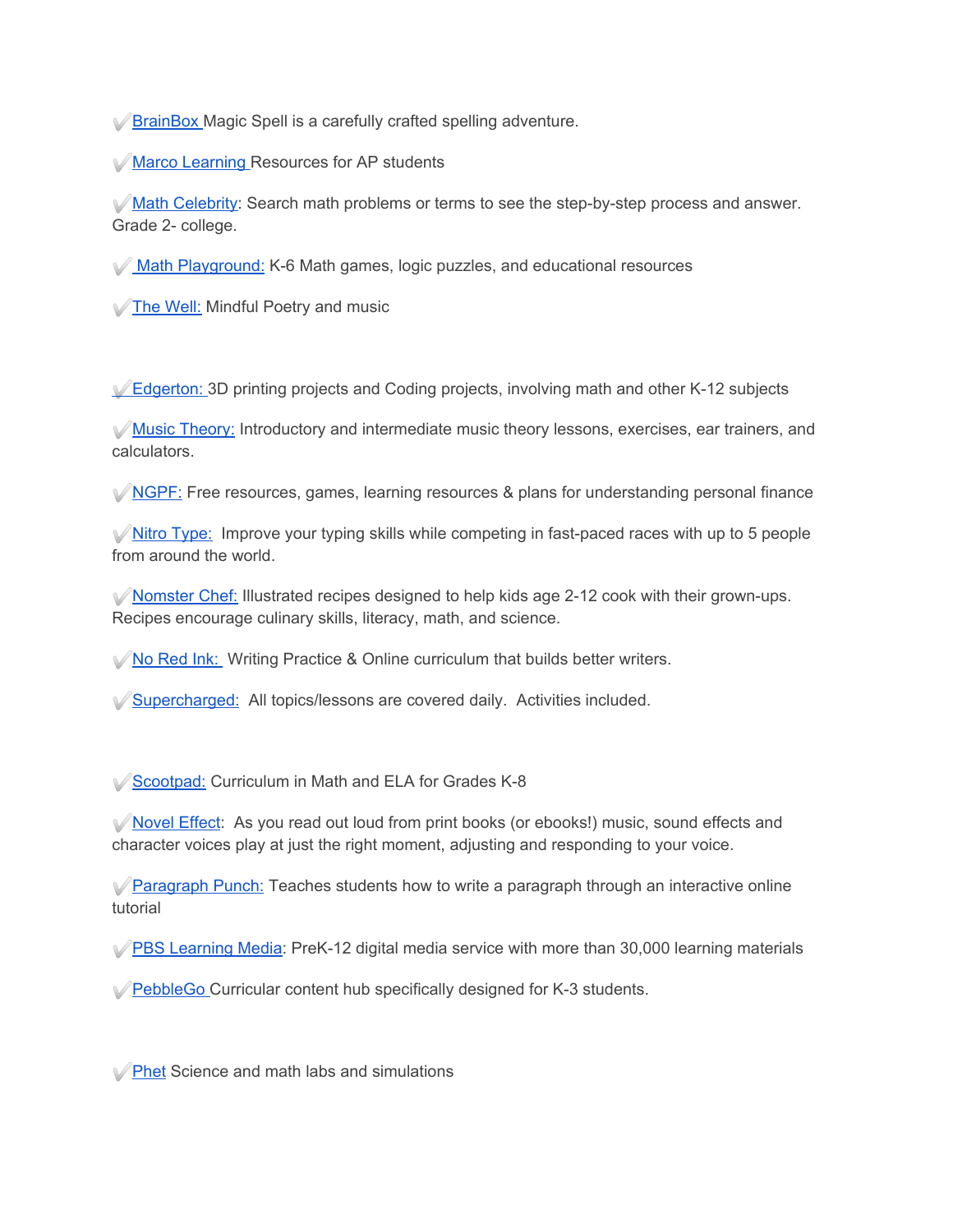✅[Positive Physics:](https://www.positivephysics.org/home) An online physics problem and video bank designed for conceptual, standard, honors or AP1 physics.

✅[Prodigies Music:](https://prodigiesmusic.com/) A colorful music curriculum for kids 1-12 that will teach your kids how to play their first instrument, how to sing in tune & how to understand the language of music! 21 for free

✅[Project Explorer:](https://www.projectexplorer.org/) Free videos from around the world from grade 3-12

✅[QuaverMusic](https://www.quavermusic.com/info/at-home-resources/) is offering free access to general music activities to all impacted schools, including free student access at-home

✅[Quizlet:](https://quizlet.com/) For students to practice and master whatever they are learning: History, Wordly-Wise & more.

✅[ReadWorks](https://www.readworks.org/) is an online resource of reading passages and lesson plans for students of all levels K-12.

✅[Rock](https://rockalingua.com/): Music Based Spanish Learning

✅[Sepuplhs](https://sepuplhs.org/) Science simulations, scientist profiles, and other digital resources for middle school science and high school biology

✅[Shurley English program](https://www.shurley.com/) for grades K-8 provides a clear, logical, and concrete approach to language arts.

✅[Sight Reading Factory](https://www.sightreadingfactory.com/) - Sight-reading and sight-singing practice exercises.

✅[Smart Music](https://www.smartmusic.com/): Music practice transformed

✅[Spelling city](https://www.spellingcity.com/) is free right now with code VSCFree90

 $\sqrt{\frac{1}{N}}$ [Swork-it:](https://app.sworkit.com/collections/kids-workouts) Kid-friendly workouts — choose from Strength for Kids, Agility for Kids, Flexibility and Balance for Kids, Warm-Up for Kids, Cooldown for Kids, Stand Up and Move for Kids, OR create your own custom kid workout.

✅[Learn](https://learn.concord.org/) A collection of hundreds of free K-12 STEM resources, from standalone models and simulations to short activities and week-long sequences of curriculum materials.

 $\sqrt{3}$  [Good & Beautiful:](https://www.goodandbeautiful.com/) Course sets (Levels 1–5) that combine and thoroughly cover phonics, reading, writing, spelling, literature, grammar, punctuation, art, and geography—all in one easy-to-use, beautiful course.

✅[Science Spot](https://sciencespot.net/Pages/classhome.html) - Science projects that can be completed with or without Internet access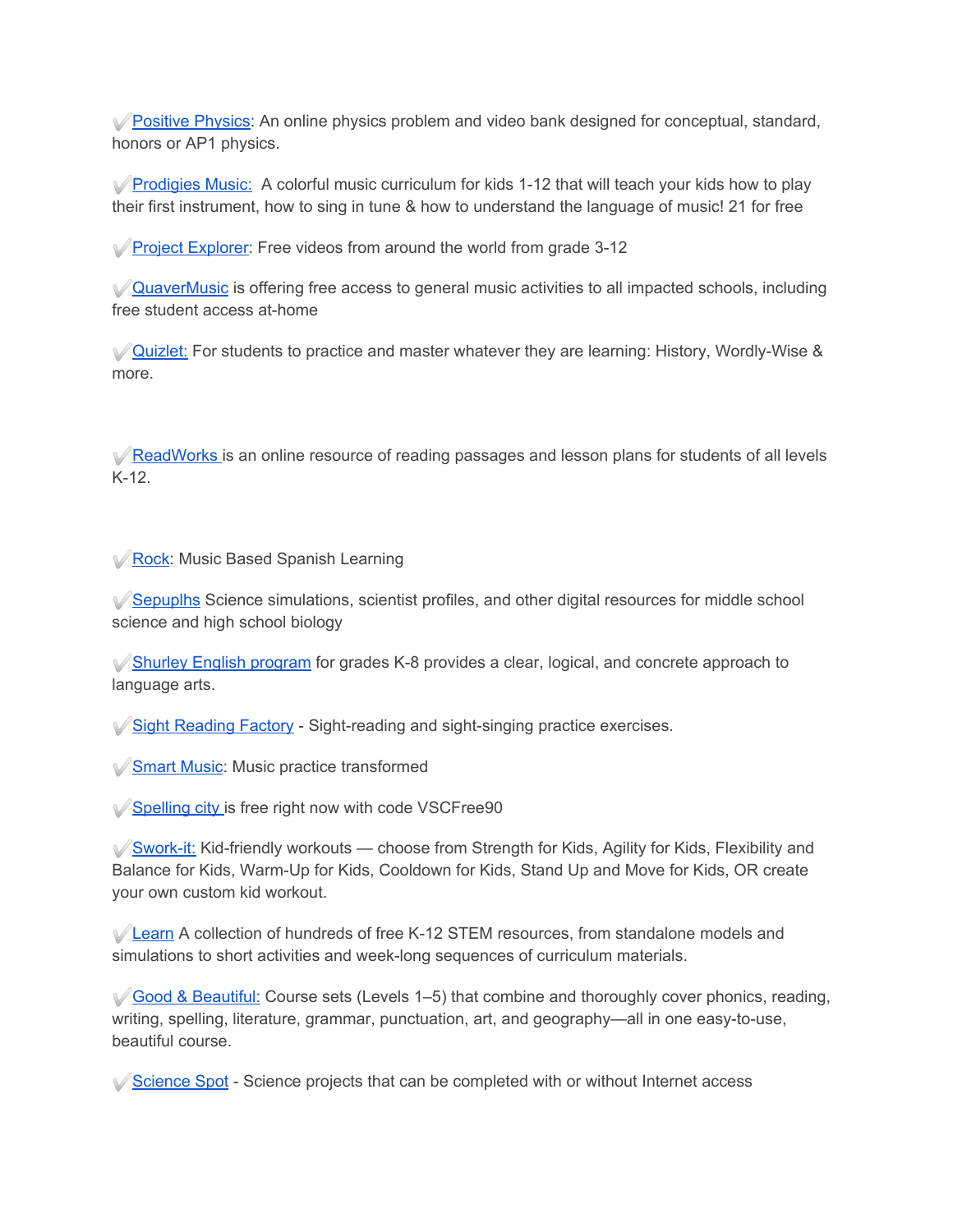- ✅[SpellingTraining](https://www.spellingtraining.com/) Spelling Practice for grades 1-4 grade
- <del></del><del>∠[EdX.org](https://www.edx.org/)</del> 2,500+ online courses from top institutions
- ✅[Turtle Library:](https://www.turtlediary.com/) PreK 5 games for all subjects
- ✅[Coloring Sheets](https://www.thecolor.com/) Online digital coloring pages
- ✅[All in one HOMEschool:](https://allinonehomeschool.com/) Every course you could possibly want to homeschool preschool 8
- ◆ [All in One Highschool](https://allinonehighschool.com/) Every course you could possibly want to homeschool for high school
- ✅[FunFonix](https://www.funfonix.com/) Phonics worksheets for kids
- ✅[Free stories online](https://www.freechildrenstories.com/) ages 3-12

◆[National Geographic Young Explorers](https://ngexplorer.cengage.com/ngyoungexplorer/index.html) Grades K-1. . Children can listen to the magazine being read to them as they follow along with the highlighted text.

- ✅[EarthQuake](https://earthquake.usgs.gov/learn/kids/): Learn all about earthquakes
- ✅[ChemiCool](https://www.chemicool.com/) Learn all about the periodic table
- ✅[Almanac:](https://www.almanac.com/kids) Farmer's almanac for kids... Date, weather, moon phase, etc.

✅[MangaHigh](https://www.mangahigh.com/en-us/) Website allows students to play basic games to reinforce math skills and compete against the computer or others

- ✅[Nasa for Kids](https://www.nasa.gov/kidsclub/index.html) Space science for kiddos
- $\sqrt{\text{BBC}}$  history for kids (UK): Games, quizzes and fact sheets take kids on a journey through time.
- **◆[NGAkids](https://www.nga.gov/education/kids.html) interactives offer an entertaining and informative introduction to art and art history.**
- ✅[YoungZine.com](https://www.youngzine.org/) News and more for kids
- ✅[The Story Starter:](https://thestorystarter.com/) Randomly generates 356,300,262,144 story starters
- **√ [CryptoClub](https://www.cryptoclub.org/):** Immerse yourself in cryptography
- [GridCLub](https://gridclub.com/) Math games galore
- ◯ [Jigsaw Explorer](https://www.jigsawexplorer.com/) Online photograph jigsaw puzzles You can set the pieces from 6-1000+
- ✅[LIFE](https://www.life.church/kids/media/): Bible story resources early childhood 6th grade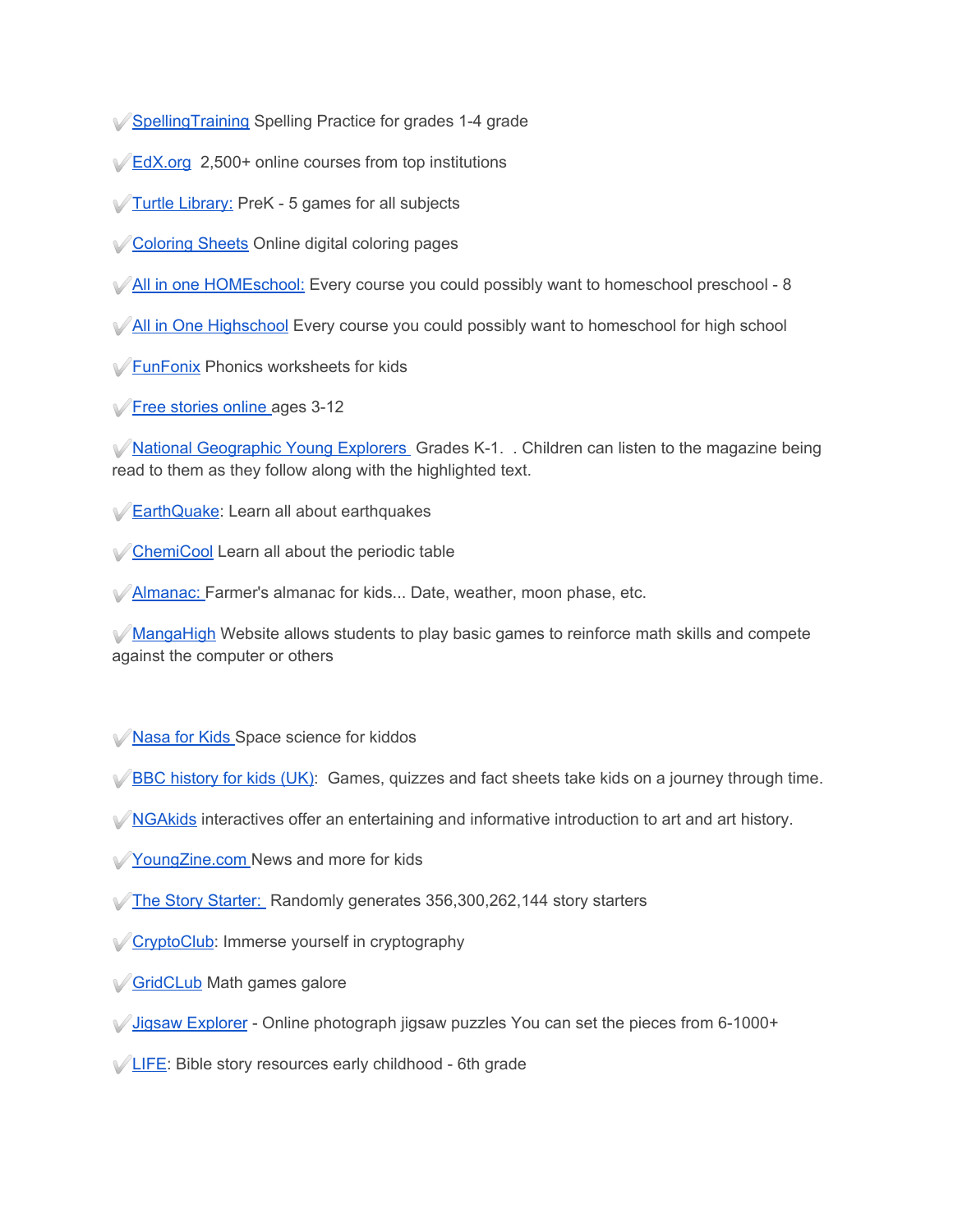✅[Steve Spangler Science](https://www.stevespanglerscience.com/lab/experiments/) Tons of science experiments that you can do at home

✅[Mission.Org](https://www.mission-us.org/) An interactive history site for kids

✅[Happy Scientist](https://thehappyscientist.com/) - Explore science, have fun, and learn some science along the way.

✅[Magic Tree House-](https://www.magictreehouse.com/) Interactive games based on the book series

✅[Grammaropolis](https://www.grammaropolis.com/) Work on the 8 parts of speech

✅[Cells Alive](https://www.cellsalive.com/): Learn all about cells & biology

✅[Google Earth](https://www.google.com/earth/) - Explore all over the world!

✅[Scratch.MIT :](https://scratch.mit.edu/) Scratch draws students of all types into coding and lays a foundation for future learning.

✅[MetMuseum](https://www.metmuseum.org/art/online-features/metkids/) A wonderful, endlessly detailed way to get kids engaged in the world of art.

✅[Geoguessr](https://www.geoguessr.com/) Tests kids' geography skills. Using images from Google's Street View, it plops players down in the middle of the street and asks them to figure out where they are.

✅[What Was There:](http://www.whatwasthere.com//) Allows students to type in any city, state, or country to view an archive of historical photographs and other documents. It's a unique way to help them learn about history.

✅[NumberPhile](https://www.numberphile.com/) Short videos about numbers that help kids explore complex math topics and make math more fun.

✅[Human Studio by BioDigital:](https://human.biodigital.com/login/create) A human visualization platform that allows students to explore the human body in really cool ways.

✅[Artsology:](https://artsology.com/) Helps kids learn to appreciate the arts by providing them with the opportunity to play games, conduct investigations, and explore different forms of art.

✅[Virtual Music Instruments:](https://www.virtualmusicalinstruments.com/) Lets kids play instruments online. Instruments include the guitar, piano, pan flute, drums, and bongos.

✅[Preschool Express:](http://www.preschoolexpress.com/) Crafts, activities, bulletin board designs, and fingerplays for early education teachers and parents to use with kids.

✅[Songs for Teaching](https://www.songsforteaching.com/preschoolkindergarten.htm): Preschool & Kindergarten songs to teach lessons.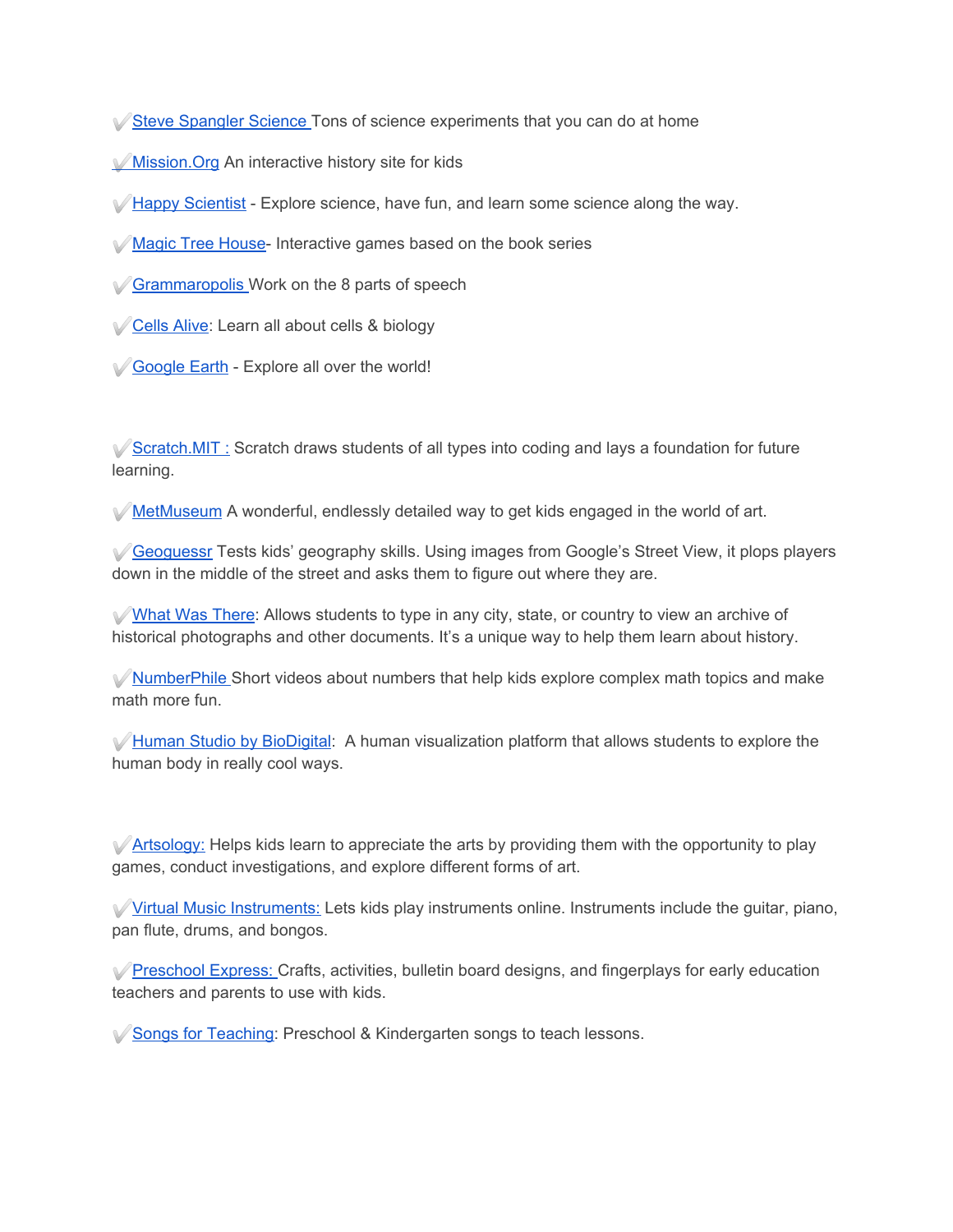✅[Super Simple](https://supersimple.com/): Resource section includes free flashcards, coloring pages, worksheets, and other resources for children, teachers, and parents.

✅[Overcoming Obstacles](https://www.overcomingobstacles.org/): Life skills curriculum for students in grades K-12. Their resources include strategies for teaching social and emotional skills.

✅[KoDable](https://www.kodable.com/) Coding for ages 4-10

✅[Smithsonian Learning Lab](https://www.si.edu/kids) Fun stuff for kids! Awesome interactive games & videos.

✅[Cool Kid Facts](https://www.coolkidfacts.com/) gives your child access to educational videos, pictures, quizzes, downloadable worksheets, and infographics about geography, history, science, animals, and even the human body.

✅[Ben's Guide](https://bensguide.gpo.gov/): This interactive website, hosted by the U.S. Government Publishing Office, allows your child to see the ins and outs of the U.S. government by taking a series of learning adventures with none other than Benjamin Franklin.

✅[Climate Kids](https://climatekids.nasa.gov/) This NASA initiative covers a wide range of topics including weather, climate, atmosphere, water, energy, plants, and animals.

✅[Ask Dr. Universe](https://askdruniverse.wsu.edu/) is a science-education project from Washington State University. Kids can send Dr. Universe any question they may have about history, geography, plants, animals, technology, engineering, math, culture, and more.

✅[Mangahigh Math:](https://www.mangahigh.com/en-us/blog/2020-03-06-free-access-schools-online-maths-coronavirus) Assign math lessons and assess students' performance online.

*√* **[Prodigy:](https://www.prodigygame.com/)** Prodigy is an engaging, curriculum-aligned math platform for students and teachers from 1st – 8th grade.

✅[2Simple – Purple Mash:](https://2simple.com/blog/using-purple-mash-when-school-closed/) Spelling & grammar games, Math tools, writing templates & more.

✅[Adventure Academy](https://www.ageoflearning.com/schools) Elementary and middle-school aged children with thousands of learning activities

✅[US MINT](https://www.usmint.gov/learn/kids) - Your child can play games, learn fun facts, and find out how to turn coin collecting into a hobby.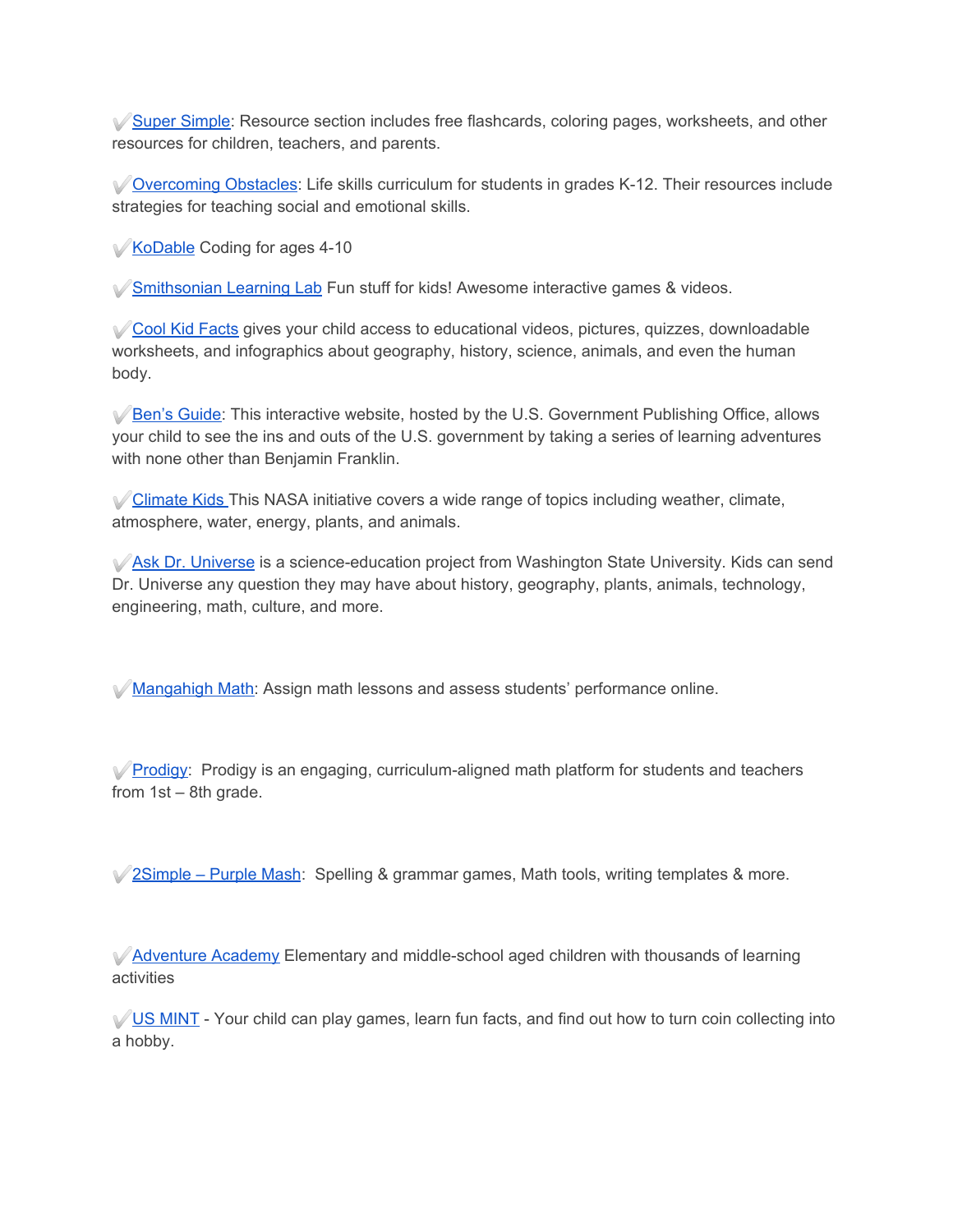✅[WeatherWizKids](http://www.weatherwizkids.com/) From rainbows to tornadoes and winter storms to tsunamis, meteorologist Crystal Wicker breaks down the fascinating world of weather.

✅[Kids Think Design-](http://www.kidsthinkdesign.org/) explores careers in fashion design, graphic design, interior design, book design, product design, film and theatre, architecture, animation, and environmental design.

✅[Ocean.si.edu](https://ocean.si.edu/) - This educational website hosted by the Smithsonian Museum takes a deep dive into ocean life.

✅[Brainscape](https://www.brainscape.com/) offers over a million flashcard decks for every subject, entrance exam, and certification imaginable.

✅The [Theta Music Trainer](https://trainer.thetamusic.com/en) offers a series of online courses and games for ear training and music theory.

✅[Teach Banzai](https://www.teachbanzai.com/) exposes students to real-world financial dilemmas to teach them the importance of smart money management.

 $\sqrt{\frac{1}{2}}$  [Innerbody](https://www.innerbody.com/htm/body.html) explores the 11 bodily systems in depth. With interactive models and detailed explanations, this website will help them learn more about the internal mechanics of the amazing human body.

✅[Alcumus Art of Problem Solving](https://artofproblemsolving.com/alcumus) is specifically designed to provide high-performing students with a challenging curriculum appropriate to their abilities

- [Moby Max](https://www.mobymax.com/) Find and fix learning gaps
- ✅[Dragon Box Math](https://www.dragonboxapp.com/) Algebra games for kids
- ✅[Freddy's Fractions:](http://www.mathchimp.com/freddysfractions.php) Fractions practice
- **<del>⊘Ducksters</del>**: Education for kids all topics
- $\sqrt{A}$  Plus Click: Math and logic problems for ages 5 and up to adult
- ✅[Alaskan Wildlife cameras](http://www.adfg.alaska.gov/index.cfm?adfg=viewing.webcams) (live)
- *<u>Coding with Star Wars</u>* Build a galaxy with code.
- ✅[CrazyGames](https://www.crazygames.com/) Tons and tons and tons of fun learning games
- ✅[FunOlogy](https://www.funology.com/) Crafts, projects, science, recipes for young children
- ✅[Premeditated Leftovers](https://premeditatedleftovers.com/naturally-frugal-mom/amphibians-unit-study-resources/) Amphibian unit studies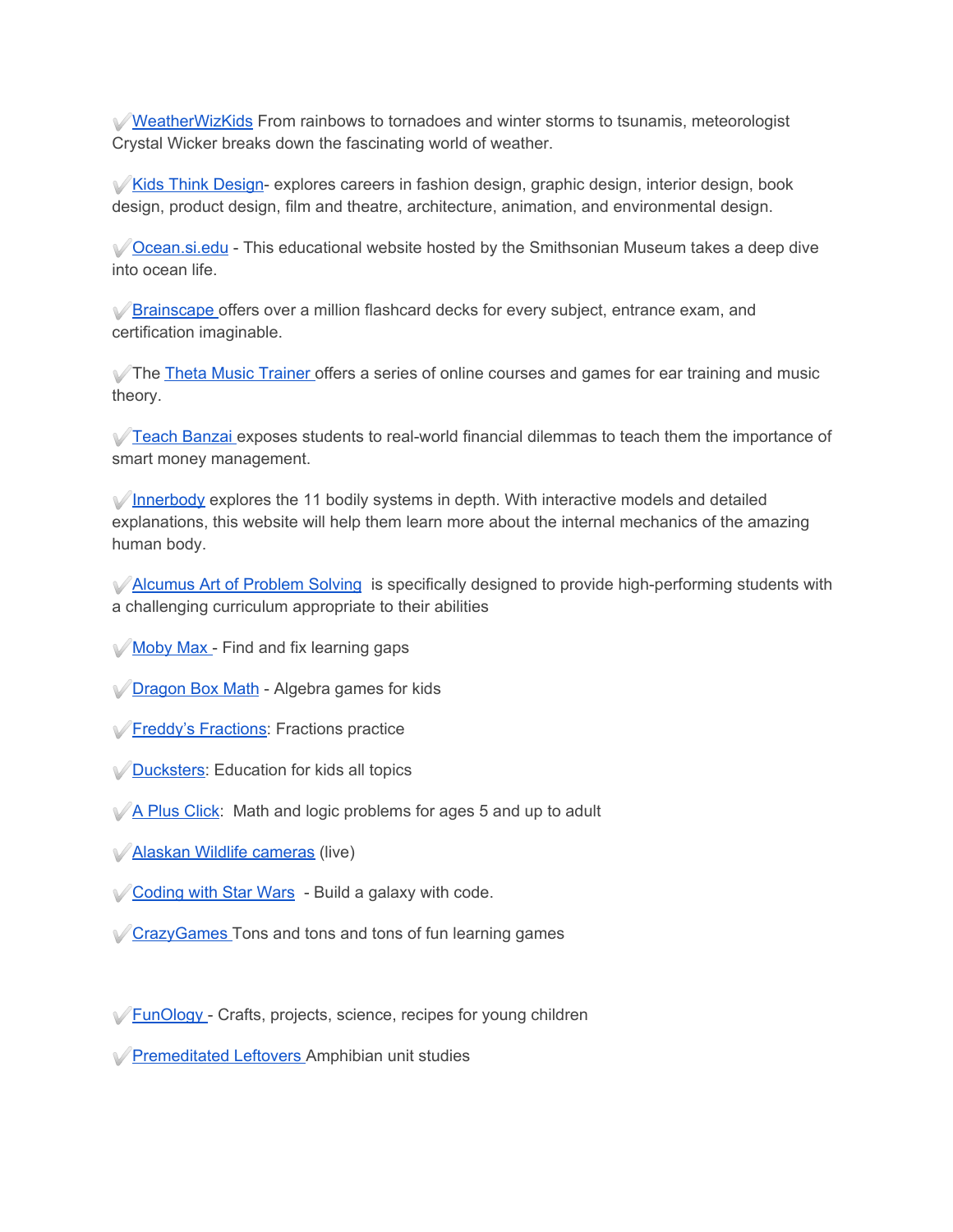

## **FREE LESSON PLANS & SOFTWARE FOR TEACHERS:**

✅[Houghton Mifflin Harcourt: Carmen Sandiego](https://www.carmensandiego.com/resources) – Find free lessons, posters, reading aloud activities, etc. for subjects & growth mindset

✅[Houghton Mifflin Harcourt: Math at Work](https://www.hmhco.com/math-at-work)– Videos and Lesson Plans

✅[Biology Simulations](https://www.biologysimulations.com/) Biology Simulations helps students to learn about biology and practice data analysis skills.

✅[Civics](https://www.icivics.org/)– educational online games & lesson plans to encourage students to become active citizens.

✅[Ideas Roadshow–](https://ideasroadshowibdp.com/) Lessons in all subjects. [\(Learn how to use their temporarily free resources with](https://register.gotowebinar.com/rt/344483995560126731) [their free webinar](https://register.gotowebinar.com/rt/344483995560126731))

 $\sqrt{\text{IDE Corp.}}$  $\sqrt{\text{IDE Corp.}}$  $\sqrt{\text{IDE Corp.}}$  – activities, worksheets & lessons for all subjects

 $\sqrt{\ln\text{Thinking}} - \text{Help}$  students to prepare effectively for exams.

✅[Kindergarten Sight Words Printable Sheet](https://yourmodernfamilyshop.com/kindergarten-sight-words) – Printable list of Kindergarten Sight Word List & tips on how to teach them.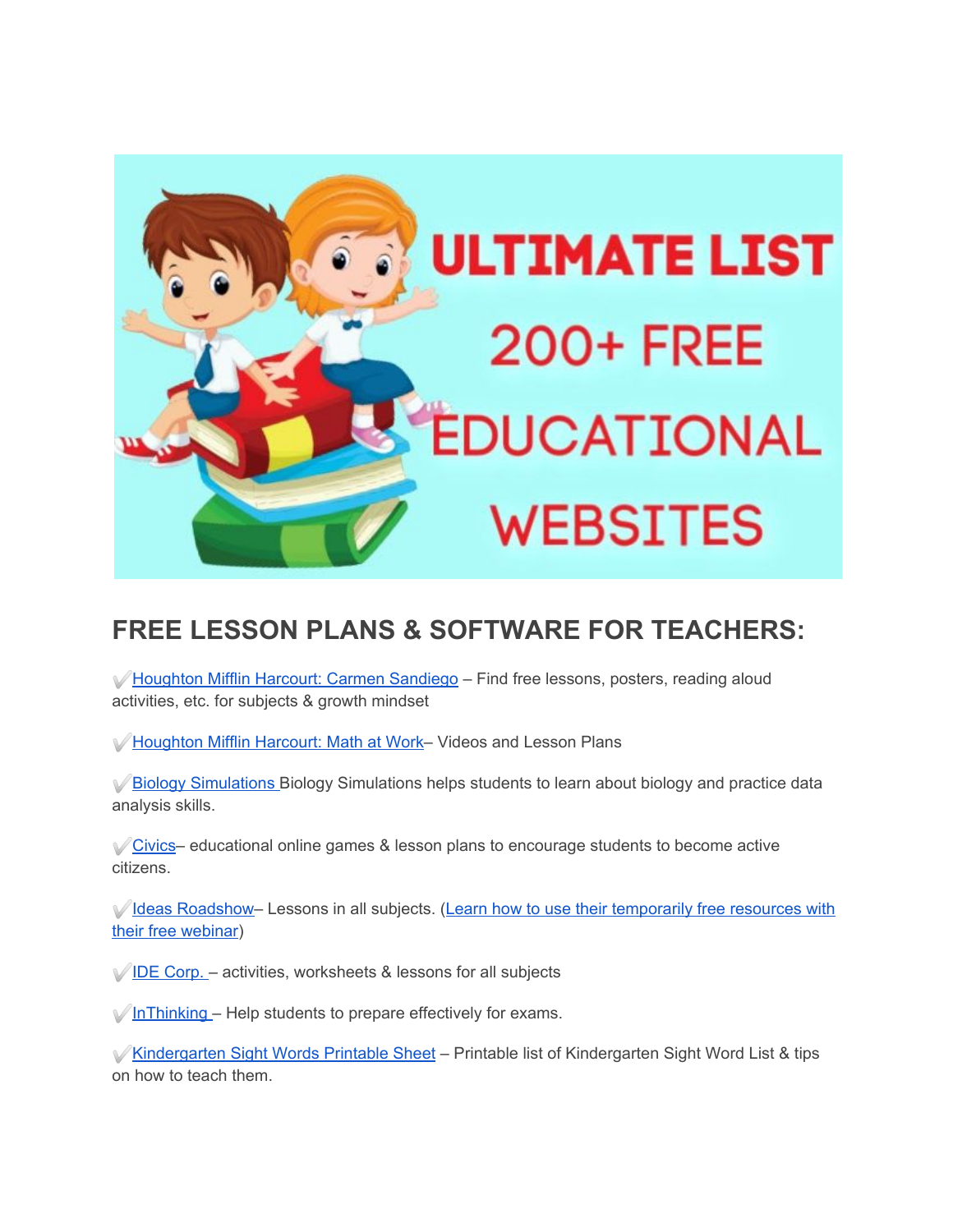✅[Cool Math](https://www.coolmath.com/) – Math Lessons

✅[Curriculum Associates](https://www.curriculumassociates.com/supporting-students-away-from-school) – Printable at-home Activity Packets for Math & Reading Grades K-8

✅[Country Reports](https://www.countryreports.org/) – Teaching them about every country (culture, food, location & more) with articles & more

 $\sqrt{\ln q}$ -ITS – Free virtual labs (must sign in by April 1, 2020)

✅[Pronto:](https://pronto.io/coronavirus/) connects people via chat and video, so they can learn faster, work smarter, and communicate seamlessly

✅[Google for Edu –](https://www.blog.google/outreach-initiatives/education/distancelearning-covid19) Tools to give teachers the freedom to spend more time personalizing the learning experience, and less time managing it.

✅[Classroom Cereal](https://www.classroomcereal.com/) – Free teacher-created, printable short stories that double as grammar exercises. Enjoy the story and find the errors.

**◆ [Buncee](https://blog.buncee.com/supporting-remote-student-learning/) Build media-rich lessons, reports, newsletters, presentations and so much more** 

✅[Pear Deck](https://www.peardeck.com/staying-connected) (free semester!) Lets students interact with teacher presentations from any device. (Google Slides, PDFs…)

✅[Kamian](https://blog.kamiapp.com/remote-learning-with-kami-during-school-shutdowns/) online document annotation and markup tool to highlight, underline, and strikethrough text.

✅[Parlay Ideas](https://parlayideas.com/school-closure-support/) Students read prompt & then submit a response to the discussion area. Peers join in on the discussion.

✅[EdPuzzle–](https://support.edpuzzle.com/hc/en-us/articles/360039805612-Help-for-schools-affected-by-Covid-19) Video Platform that collects data as students watch and interact with the video

✅[Wakelet](https://wakelet.com/wake/3af73ea4-a652-4e38-934d-765aefe0f35b)– Teachers can save articles, videos, images, Tweets and more in one place to share with students.

✅[Dreambox–](https://www.dreambox.com/at-home) Award-winning K-8 online math program that looks at how a student is solving problems to adjust accordingly and build a unique learning path for them. 90 days free if you sign up by April 30.

✅[Twinkl](https://www.twinkl.com/blog/how-to-utilise-twinkl-during-the-coronavirus-shutdown-a-guide-for-schools) Create lesson plans, schemes of work, assessment, interactive activities, games, resource packs, & PowerPoints so students can practice the skills they have been learning in school (ex: multiplication, phonics & more)

✅[Hapara](https://hapara.com/from-home/) Enables teachers to organize their students and their assignments, track their activity and progress and dynamically personalize instruction across different metrics.

 $\sqrt{\frac{1}{100}}$ [Listenwise](http://blog.listenwise.com/2020/03/listenwise-support-for-schools-affected-by-the-coronavirus/) Collection of podcasts & public radio stories. Build student listening skills. (English, SS, Science, ESL)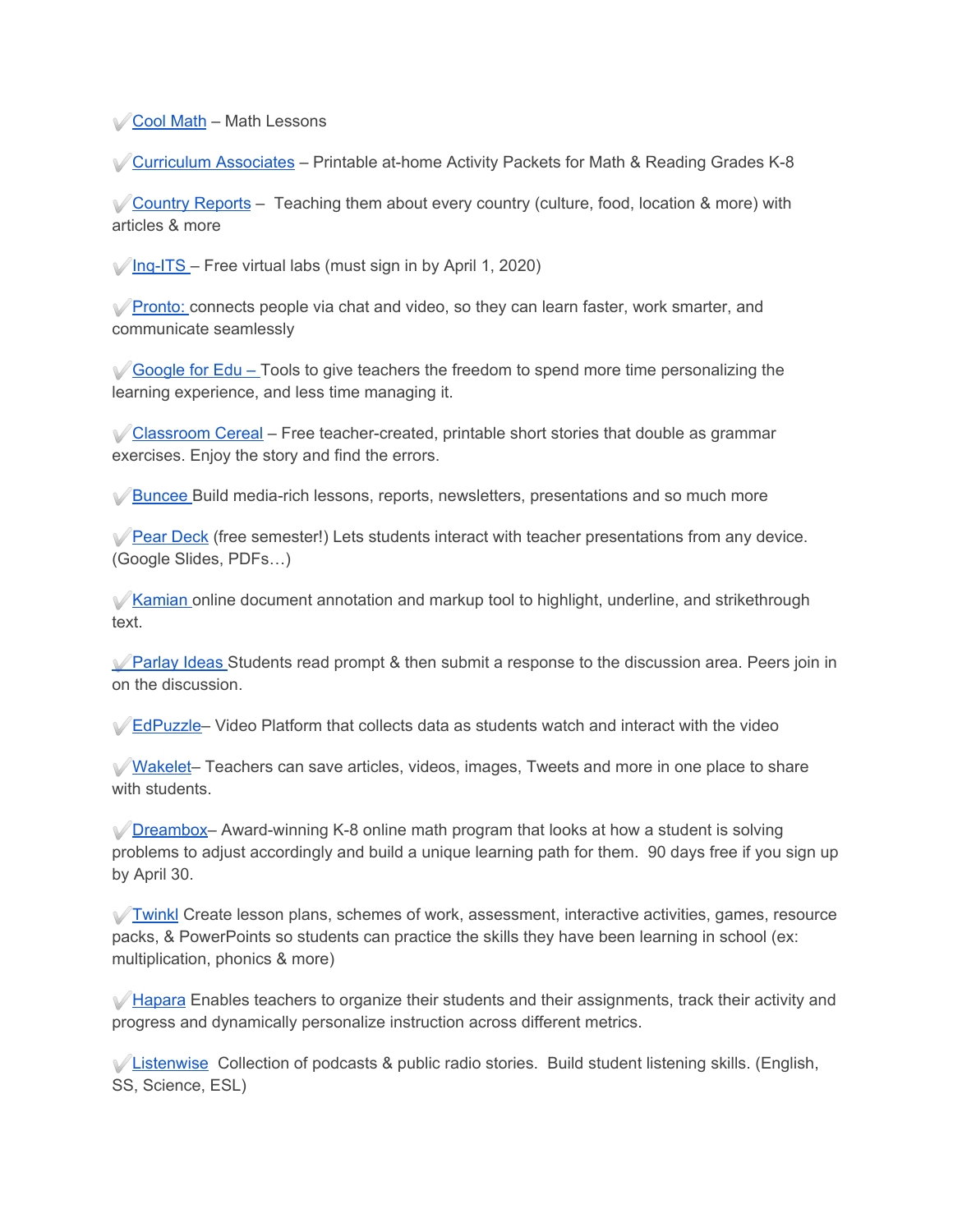$\mathcal V$ [MobyMax](http://press.mobymax.com/mobymax-to-provide-all-k-8-schools-and-school-districts-closed-by-covid-19-with-free-internet-learning-software) provides K-8 teachers with content, assessments, and activities for all topics in 27 subjects

✅[We Video](https://www.wevideo.com/education) online video editor designed to make it easy to capture, create, view and share movies

✅[GoGuardian.com for Teachers:](https://www.goguardian.com/blog/learning/goguardian-teacher-for-remote-learning/) help teachers manage Chromebook usage in their classrooms and monitor student activity on the device. The goal of the tool is to help keep students on-task and away from inappropriate content.

✅[BombBomb](https://bombbomb.com/education/) – Video Email for teachers – so you can communicate assignments, lessons, and feedback via video on email.

✅[Education Learning](https://epforlearning.com/2020/education-perfects-technology-minimising-impact-on-100-coronavirus-affected-schools-in-china/) monitor students, comment on their progress and reassign tasks based upon their understanding. Includes a library of curriculum-aligned lessons and assessments.

<del></del>*√* **[Slido Education](https://blog.sli.do/slido-for-education/)</del>** Web-based interactive polling and Q&A platform. Students access teacher-created polls via a simple join code, and teachers activate polls one at a time for student response.

 $\sqrt{\frac{Breakout}$  Edu – Games, activities & more! Students work together to find and solve clues around the room to open each of the locks. As soon as students see the locked box, they are immediately driven by the challenge to get it open. (Available for all subjects)

✅[Microsoft Education](https://educationblog.microsoft.com/en-us/2020/03/how-schools-can-ramp-up-remote-learning-programs-quickly-with-microsoft-teams/) provides an online classroom so students and teachers can find new ways to continue to focus on learning. It brings together virtual face-to-face connections, assignments, files & conversations into a single place.

✅[NearPod](https://nearpod.com/coronavirus) A teacher can create presentations that can contain Quiz's, Polls, Videos, Images, Drawing-Boards, Web Content and so on. They can also access over 7K k-12 standards-based & standards-aligned lessons.

 $\sqrt{\frac{3}{100}}$  [Boddle Math](https://boddlelearning.com/blog/boddle-for-remote-learning-covid19-update/) – Give assignments & assign games. Then watch through live monitoring to see which students are online when they are online, and what they are working on, plus how long they are on each problem & how well they do. (If common core state standards are confusing students, many of these games are helpful to engage students and help them understand.)

 $\sqrt{2}$ zoom – This is used mostly for video conferencing. You can record a meeting with no participants & record it, then send it out… or you can have a group discussion with your students. Everyone can join in, either via video or the chat option.

✅[Loom:](https://support.loom.com/hc/en-us/articles/360006579637-Loom-Pro-Free-for-Students-and-Teachers) *(my favorite)* You can narrate a video recording of your computer screen (with or without your face in the video, too). Once you've created your video, it gives you a URL that you can share. You can even password protect the video.

 $\sqrt{\frac{B}{C}}$ [Beed.World](https://www.beed.world/) – education technology company that specializes in experiential learning, which is learning through the process of real-world experience and reflection.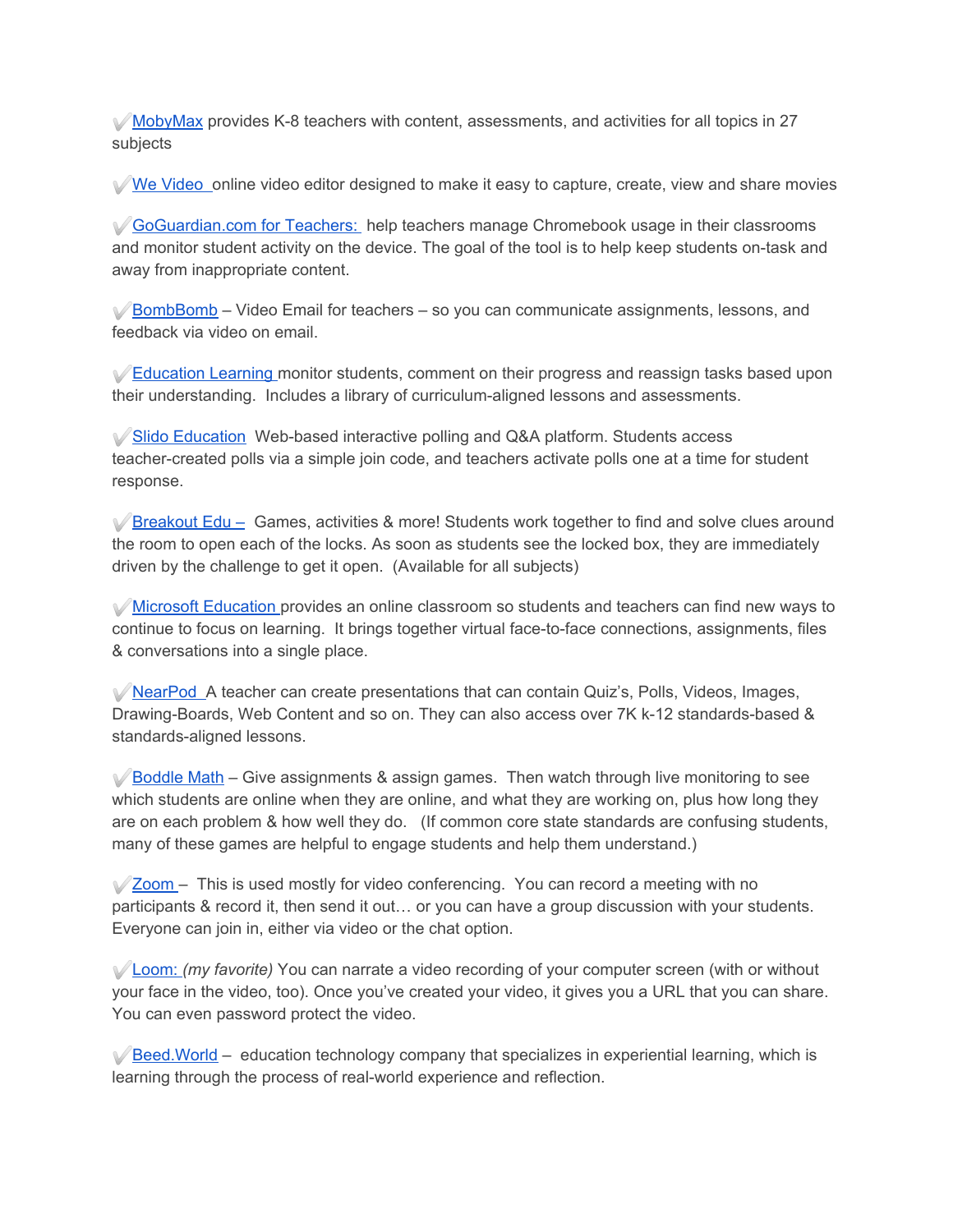✅[Brainbot](https://brainbot.ai/) Delivers workflow training and training reinforcement through Microsoft Teams, Slack, Facebook, or email.

 $\sqrt{\frac{9}{100}}$ [Bitescis](https://bitescis.org/) – Simulations and virtual labs for biology topics including evolution, ecology, and cellular energetics.

 $\sqrt{\frac{Edmodo}}$  $\sqrt{\frac{Edmodo}}$  $\sqrt{\frac{Edmodo}}$ : As educators, you can send messages, share class materials, and make learning accessible anywhere.

 $\sqrt{\frac{F\omega_0}{F}}$  Educators create grids, which are the meeting place for your class, and then discuss the topics you have uploaded. Your students can share their ideas, stories, and work by recording short videos based on the assigned topics and share them within the app.

✅[G Suite](https://cloud.google.com/blog/products/g-suite/helping-businesses-and-schools-stay-connected-in-response-to-coronavirus): G Suite for Education allows educators to facilitate learning, keep track of tasks, and create opportunities for critical thinking.

✅[Hāpara](https://hapara.com/from-home/): Your students see what you see. You can monitor the webpages that your students have open during the session.

**⊘[Edpuzzle](https://edpuzzle.com/home):** Edpuzzle is a platform that allows you to take any video and make it interactive! You can track what they watch. Use videos from YouTube, Khan Academy & more. Fill ou[t](https://go.edpuzzle.com/covid-pro.html) [this form](https://go.edpuzzle.com/covid-pro.html) to get it for free.

✅[Explain Everything](https://explaineverything.com/keep-calm-and-teach-online-free-explain-everything-for-closed-schools/?utm_source=Twitter&utm_medium=Referral&utm_campaign=KeepCalmTeachOnline): Virtual tools can be utilized for online scenarios by helping you create explanation videos.

✅[Nearpod](https://nearpod.com/coronavirus): Create interactive lessons in minutes, add in virtual field trips, create quizzes and polls, and even use matching pairs activities.

✅[Screencastify](https://www.screencastify.com/education): Blend learning by adding the Google Chrome Add-on to recording full or partial lessons, recording assignment solutions & explanations, and provide verbal student feedback.

✅[TechSmith](https://discover.techsmith.com/remote-techsmith/): FREE TechSmith Snagit (screen capture & recording tool) & TechSmith Video Review (online video discussion)

✅[Mangahigh Math:](https://www.mangahigh.com/en-us/blog/2020-03-06-free-access-schools-online-maths-coronavirus) Assign math lessons and assess students' performance online.

✅[Prodigy:](https://www.prodigygame.com/) Prodigy is an engaging, curriculum-aligned math platform for students and teachers from 1st – 8th grade.

✅[2Simple – Purple Mash:](https://2simple.com/blog/using-purple-mash-when-school-closed/) Spelling & grammar games, Math tools, writing templates & more.

✅[ABC mouse \(Age of Learning\)](https://www.ageoflearning.com/schools) For children Pre-k-2nd grade. Game & activities to teach all subject areas

✅[Adventure Academy](https://www.dpbolvw.net/click-7018440-13833741) Elementary and middle-school aged children with thousands of learning activities